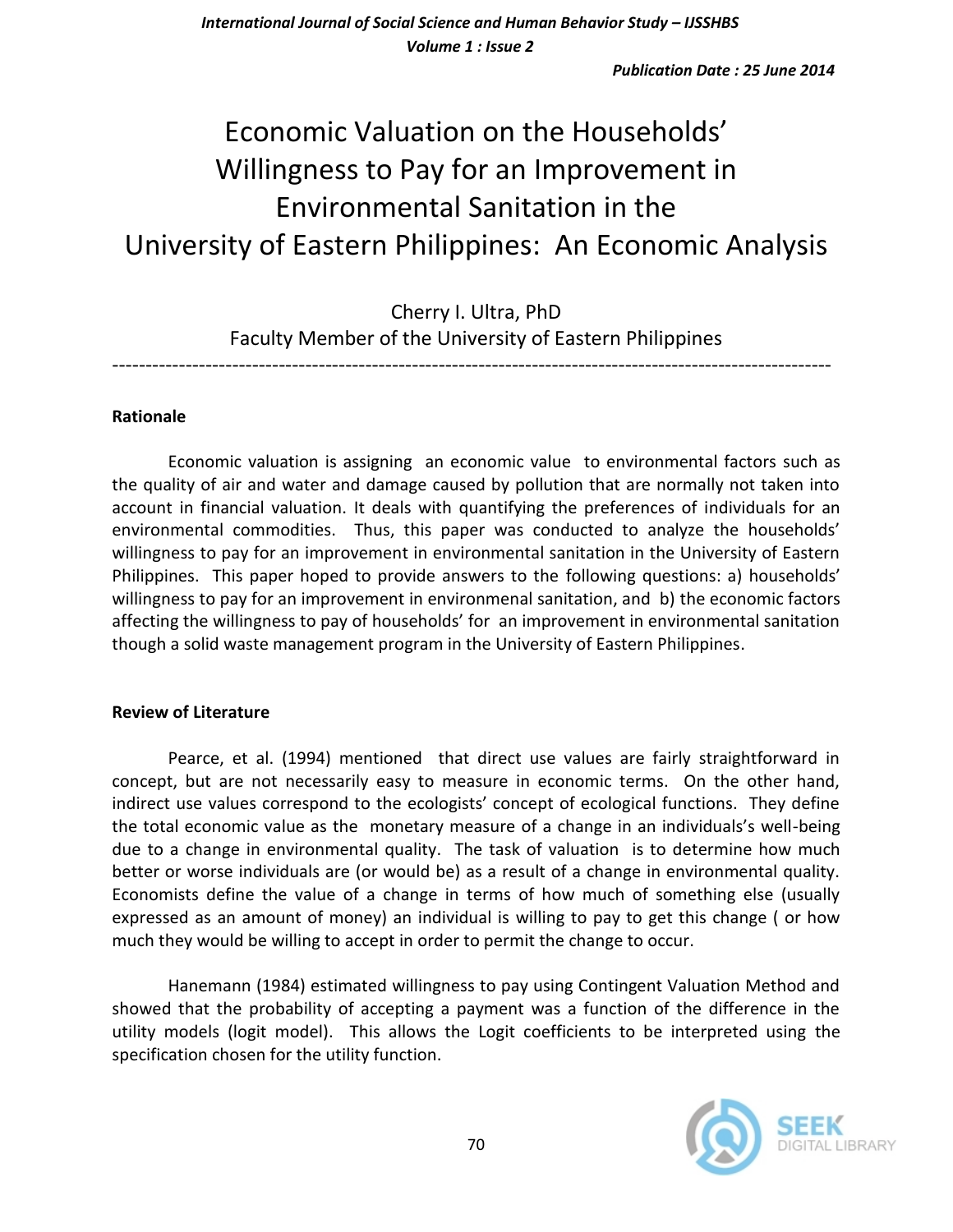## *International Journal of Social Science and Human Behavior Study – IJSSHBS Volume 1 : Issue 2*

#### **Research Methodology**

Primary data on the willingness to pay bid of households for an improvement in environmental sanitation in the University of Eastern Philippines were gathered through personal interview of 127 sample households using a structured interview schedule in the three barangays (UEP Zone 1, Zone II and Zone III).

To determine the households' willingness to pay for an improvement in environmental sanitation and to analyze the economic variables affecting the willingness to pay of households all the three barangays of the University of Eastern Philippines were chosen. The total household population and the number of sample households per barangay is shown in Table 1.

The number of households in each sample barangay was obtained from the Barangay Offices in each sample barangay. The number of households in the three barangays toalled to 1,274. The total number of household respondents in this study was determined by getting 10 percent of the total number of households in the three barangays.

Hence, 127 sample respondents comprised the total sample size (Table 1). Proportional allocation method was utilized in determining the sample size or the number of sample households in each barangay. The list of households were obtained from the chairmen of the barangays covered. Random sampling technique was used in selecting the sample respondents in each barangay.

| Barangay | <b>Total Household</b><br>Population | Proportion of<br>Households<br>Per barangay<br>To total<br>Household<br>Population<br>In the three<br>Barangays of<br>The University<br>Of Eastern<br>Philippines | Number of<br>sample households |  |
|----------|--------------------------------------|-------------------------------------------------------------------------------------------------------------------------------------------------------------------|--------------------------------|--|
| Zone 1   | 356                                  | 28.0                                                                                                                                                              | 36                             |  |
| Zone II  | 268                                  | 21.0                                                                                                                                                              | 27                             |  |
| Zone III | 650                                  | 51.0                                                                                                                                                              | 64                             |  |
|          | 1,274                                | 100.0<br>71                                                                                                                                                       | 127                            |  |

Table 1. Total household population and the number of sample households per barangay, three Barangays of the University of Eastern Philippines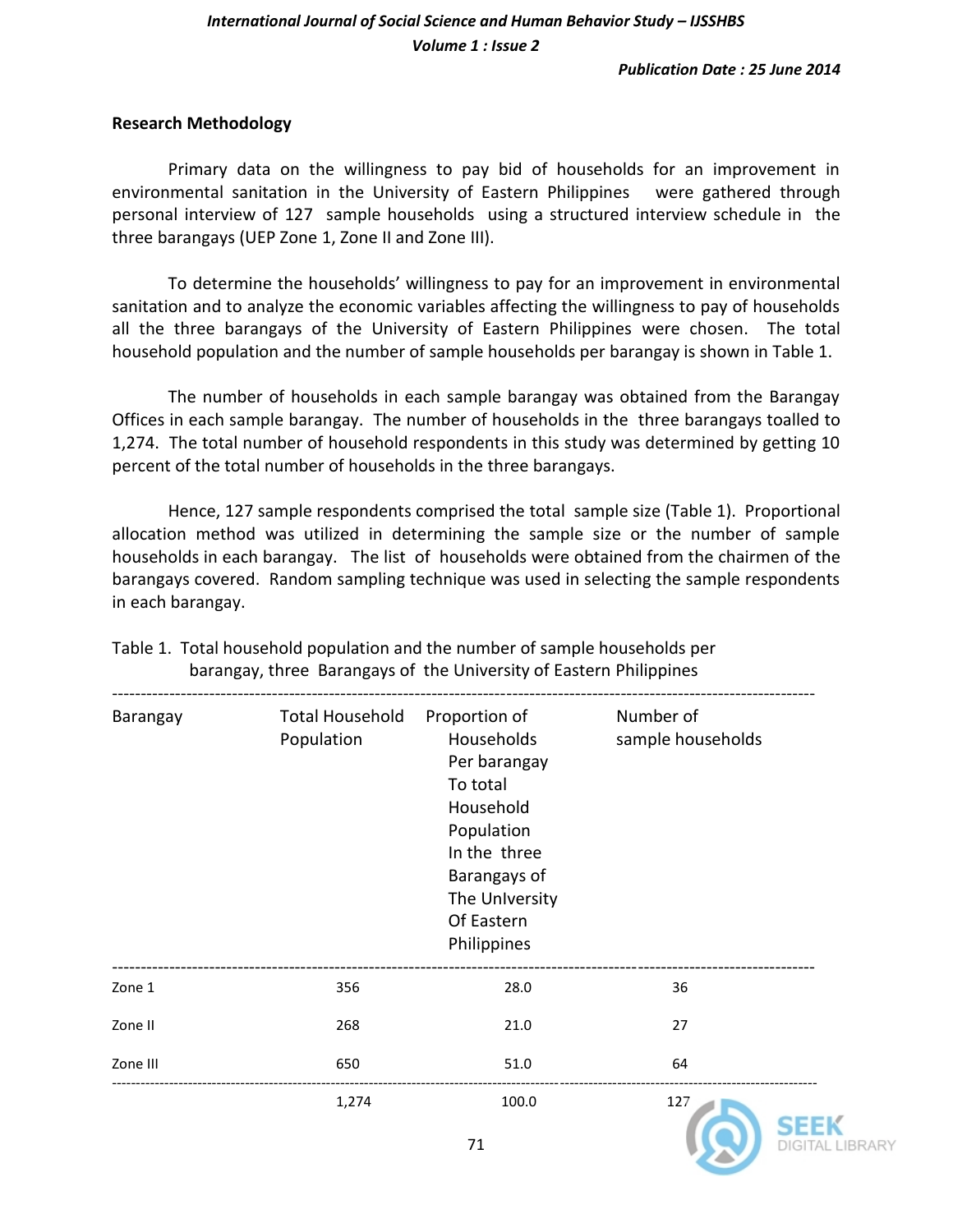## *International Journal of Social Science and Human Behavior Study – IJSSHBS Volume 1 : Issue 2*

#### **Analytical Procedure**

Contingent valuation method was utilized in order to determine the households' willingness to pay for an improvement in environmental sanitation. This was done by asking the respondents in each sample barangay how much they were willing to pay for an improvement in environmental sanitation during the household surveys

 Mean and mode estimates of the willingness to pay were computed. The mode values are preferred to the mean values since the mean values might be affected by outlyers which might either pull down the mean. The estimated mode value could be used as the user charge that could be imposed to residents in the three barangays of the University of Eastern Philippines for waste collection and disposal practices.

 Logit analysis was utilized to determine the economic variables that influence the willingness to pay of households for an improvement in environmental sanitation. A chi-square test was employed to know if the amount that households are are willing to pay for an improvement in environmental sanitation and household income or educational attainment were independent of each other.

Multiple regression analysis was employed to determine the factors which might explain the variation in the amount of money that households are willing to pay for an improvement in environmental sanitation.

#### **Results and Discussion**

Majority (95.3%) of the 127 sample respondents from the three barangays were willing to pay for an improvement in environmental sanitation through a solid waste management program. About 4.7 percent said that they were not willing to contribute to the improvement in environmental sanitation in the three barangays of the University of Eastern Philippines. Of the 36 sample respondents in Barangay zone 1, 97.2 percent were willing to pay. Among the Barangay Zone II respondents, 92.6 percent of the 27 sample respondents agreed to contribute to the improvement of the environmental sanitation of the University of Eastern Philippines, while for the Barangay zone III, 95.3 percent of the sample respondents answered positively when asked about their willingness to pay to a common fund to improve the environemtnal sanitation through a soild waste management program. The modal WTP bids in all barangays ranged from P121 to P140 from the household survey. At present, no garbage fee is collected from households in all the sample barangays of the University of Eastern Philippines.

On the average, the sample respondents from Brgy. Zone II had a higher number of household (6.0) than the sample respondents from Brgy. Zone I (5.2) and Brgy. Zone III (5.3).

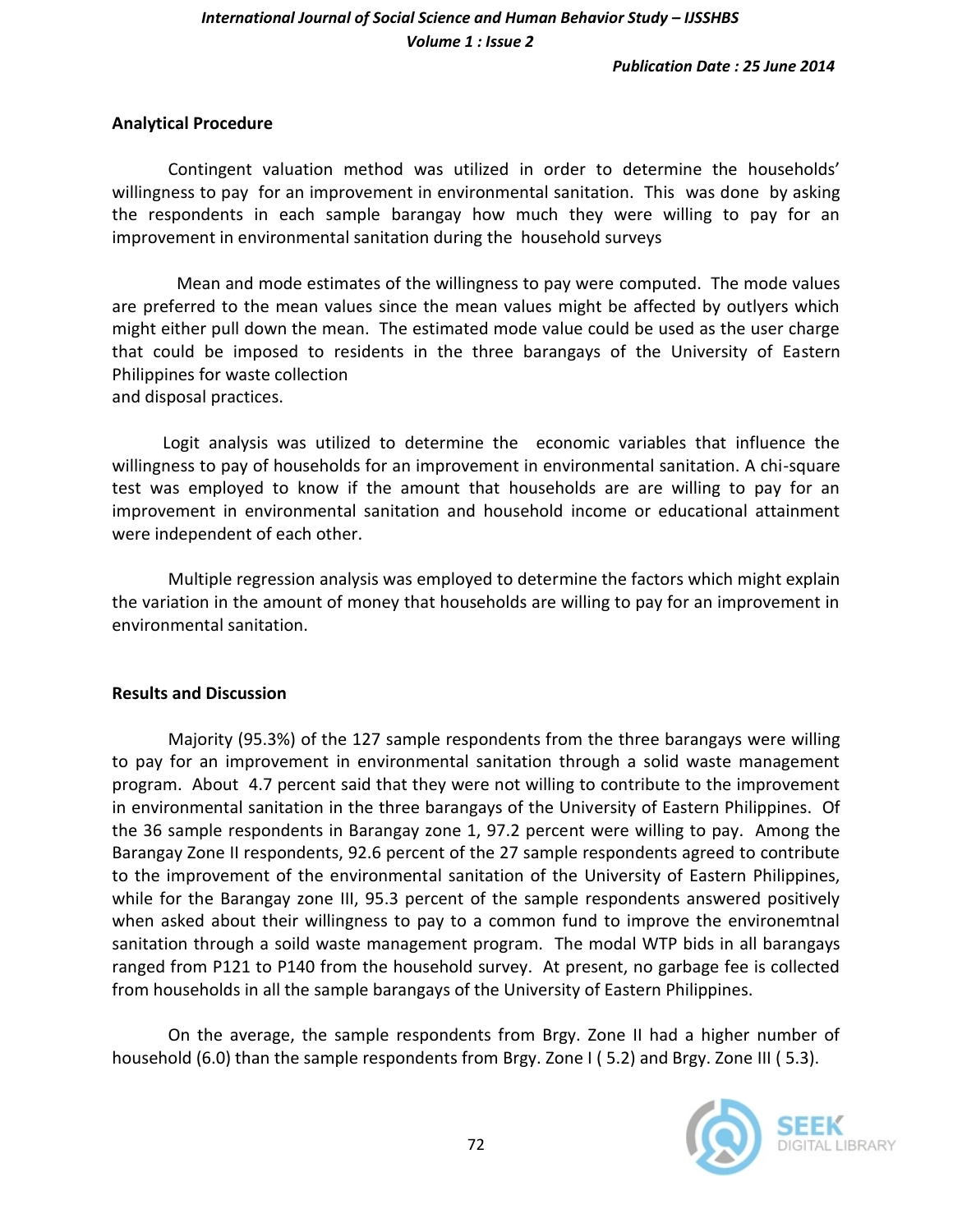## *International Journal of Social Science and Human Behavior Study – IJSSHBS Volume 1 : Issue 2*

On the average, the sample respondents in Brgy. Zone I had the highest educational attainment (14.4 years), followed by Brgy Zone III (14.7), and Brgy Zone II ( 14. 3). These figures indicate that, on the average, the sample respondents in all the three barangays had reached college.

Majority of the sample respondents in all the three barangays are professionals composed of entrepreneurs, engineers, nurses, teachers, private and government employees. Brgy Zone I had the highest proportion of professional (79%%), followed by Zone II (57.8%), and Zone III ( 52.4%).

On the average, the sample households in Brgy Zone I had three highest monthly household income (P80,000), followed by respondents from Brgy Zone II (PP47,200.00) , and Brgy Zone III (P55,728). This could be attributed that most of the respondents in Brgy Zone I are professionals.

The logit and multiple regression results showed that the probability of households being willing to pay bids for an improvement in environmental sanitation were significantly and directly related to household income, household size, occupation of the household head, and educational attainment.

### **Recommendations**

Based on the foregoing results of the study, the following recommendations are suggested:

- 1. The local government units should collect a user charge from households for waste collection and disposal services in order to improve the present environmental quality of the three barangays in the University of Eastern Philippines.
- 2. Public advocacy on solid waste management should be conducted by concerned stakeholders aimed with promoting environmentalism.
- 3. The government should allocate funds for the purchase of new trucks for waste collection and disposal servcies
- 4. The role of the LGUs not only in the collection of wastes but also in waste disposal should be strengthened.